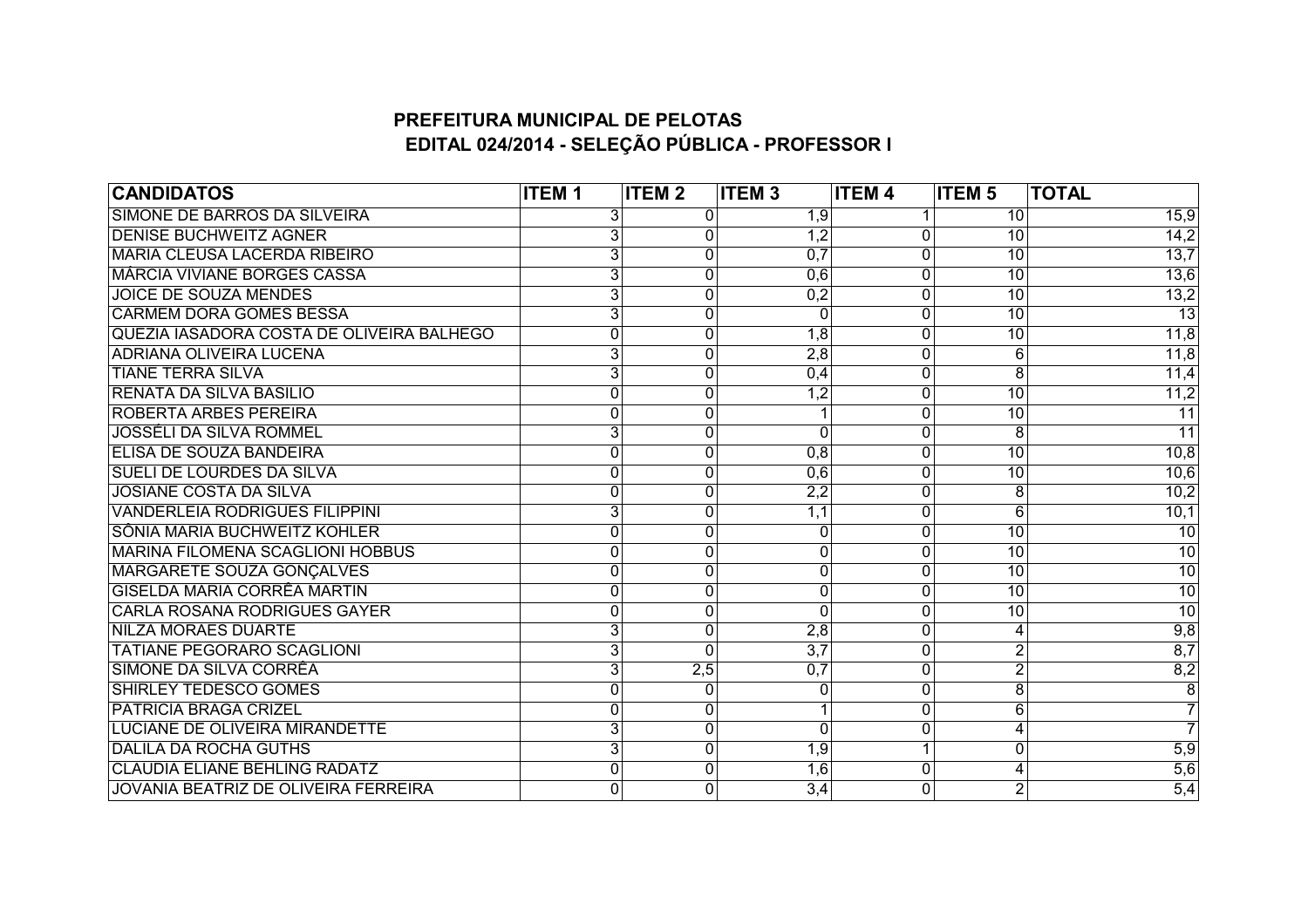| <b>MÁRCIA DENISE CASARIN BARCELOS</b>      | 0              | 0              | 0                | $\overline{0}$ | $\overline{2}$ | $\overline{5}$            |
|--------------------------------------------|----------------|----------------|------------------|----------------|----------------|---------------------------|
| <b>TERESINHA DE FÁTIMA SOUTO</b>           | $\overline{3}$ | $\Omega$       | $\overline{2}$   | $\Omega$       | 0              | $\overline{5}$            |
| <b>IZABEL RIBES WAHAST</b>                 | $\overline{3}$ | 0              | 1,8              | $\Omega$       | 0              | $\overline{4,8}$          |
| RITA DE CÁSSIA GONÇALVES WUSTROVV          | $\overline{3}$ | $\Omega$       | 1,7              | $\Omega$       | $\Omega$       | $\overline{4,7}$          |
| <b>REJANE HARMS ALTENBURG</b>              | $\overline{3}$ | 0              | $\overline{1,6}$ | $\Omega$       | 0              | $\overline{4,6}$          |
| <b>JOSINAE DA FONSECA DA SILVA</b>         | $\overline{3}$ | 0              | 1,6              | $\overline{0}$ | 0              | 4,6                       |
| <b>CAMILA AGUIRRE LEAL REBOREDO</b>        | 3              | 0              | $\overline{1,6}$ | 0              | 0              | 4,6                       |
| GILVANA DA SILVA DEL SACRAMENTO            | 3              | 0              | 1,4              | $\overline{0}$ | $\overline{0}$ | 4,4                       |
| <b>CAROLINA WRAGERE MEDEIROS</b>           | $\overline{3}$ | 0              | $\overline{1,2}$ | $\overline{0}$ | 0              | 4,2                       |
| LUCY MARA MORALES GOULART MACHADO          | 3              | $\Omega$       | 1,1              | $\Omega$       | 0              | 4,1                       |
| RITA DE CÁSSIA CUNHA DA SILVA              | $\overline{3}$ | 0              | 0,8              | $\overline{0}$ | 0              | $\overline{3,8}$          |
| <b>GICELE BARÃO BURGO ALVES</b>            | $\overline{3}$ | 0              | 0,8              | $\Omega$       | 0              | $\overline{3,8}$          |
| <b>EMELINE MACHADO HOLZ PIEPER</b>         | $\overline{3}$ | $\Omega$       | $\overline{1,8}$ | $\Omega$       | 0              | $\overline{3,8}$          |
| <b>ELIZAMAR MENDES DA LUZ</b>              | $\overline{3}$ | 0              | 0,8              | $\Omega$       | 0              | $\overline{3,8}$          |
| <b>VERIDIANA DE MATOS PALADINO</b>         | 0              | 0              | $\overline{1,2}$ | 0,5            | $\overline{2}$ | $\overline{3,7}$          |
| <b>MAIQUEL DA FONSECA FOUCHY</b>           | $\overline{3}$ | 0              | 0,7              | $\Omega$       | $\overline{0}$ | $\overline{3,7}$          |
| <b>CARLA REJANE DA SILVA PEREIRA</b>       | $\overline{3}$ | $\Omega$       | 0,7              | <sup>0</sup>   | 0              | $\overline{3,7}$          |
| <b>STELAMARIS DA ROSA CELENTE</b>          | $\overline{3}$ | 0              | $\Omega$         | 0,5            | 0              | $\overline{3,5}$          |
| <b>KARISA RIBEIRO MACHADO</b>              | $\overline{3}$ | 0              | 0,4              | $\Omega$       | 0              | $\overline{3,4}$          |
| KÁTIA LARA DE SOUZA MALLUÉ                 | $\overline{3}$ | $\Omega$       | 0,4              | $\overline{0}$ | 0              | 3,4                       |
| <b>TAINÃ DUARTE COELHO</b>                 | 0              | $\overline{0}$ | 3,4              | 0              | $\overline{0}$ | 3,4                       |
| <b>JUSSARA AZAMBUJA HORTA</b>              | 0              | $\overline{0}$ | 3,4              | $\overline{0}$ | $\overline{0}$ | 3,4                       |
| <b>JOSIANE BRAGA SOARES</b>                | 0              | 0              | 3,4              | 0              | 0              | 3,4                       |
| <b>ANDRESSA MORAES ALVES</b>               | 0              | $\Omega$       | 3,4              | 0              | 0              | 3,4                       |
| <b>RELEN MACHADO BATISTA</b>               | 0              | 2,5            | 0,8              | $\overline{0}$ | 0              | $\overline{3,3}$          |
| LEIA GILVANE DA SILVA KUGER                | $\Omega$       | $\Omega$       | 3,1              | $\Omega$       | 0              | 3,1                       |
| <b>TEREZINHA BEATRIZ CARNIATO SCHIAVON</b> | $\overline{3}$ | $\Omega$       | $\Omega$         | $\Omega$       | 0              | 3                         |
| <b>TERESA GUADALUPE MARTINS FLORES</b>     | $\overline{3}$ | 0              | 0                | 0              | 0              | $\overline{3}$            |
| SONIA MARA LEAL DO AMARAL                  | 3              | 0              | 0                | 0              | 0              | 3                         |
| <b>REJANE TEREZA VIEIRA RIBEIRO</b>        | $\overline{3}$ | $\overline{0}$ | $\overline{0}$   | $\overline{0}$ | 0              | $\overline{\mathbf{3}}$   |
| <b>MICHELI SOARES FERNANDES</b>            | $\overline{3}$ | 0              | 0                | 0              | 0              | $\overline{\overline{3}}$ |
| <b>MELINA MEDEIROS DE FREITAS</b>          | $\overline{3}$ | 0              | $\Omega$         | $\Omega$       | 0              | $\overline{\mathbf{3}}$   |
| <b>MARIA APARECIDA DUARTE FERREIRA</b>     | 3              | $\Omega$       | $\Omega$         | $\Omega$       | 0              | $\overline{3}$            |
| <b>MARIA ANGELICA DE CAMPOS PAPINI</b>     | $\overline{3}$ | $\Omega$       | $\Omega$         | $\overline{0}$ | $\overline{0}$ | $\overline{3}$            |
| <b>GRACE RIBEIRO</b>                       | $\overline{3}$ | $\Omega$       | 0                | $\Omega$       | $\Omega$       | $\overline{\mathbf{3}}$   |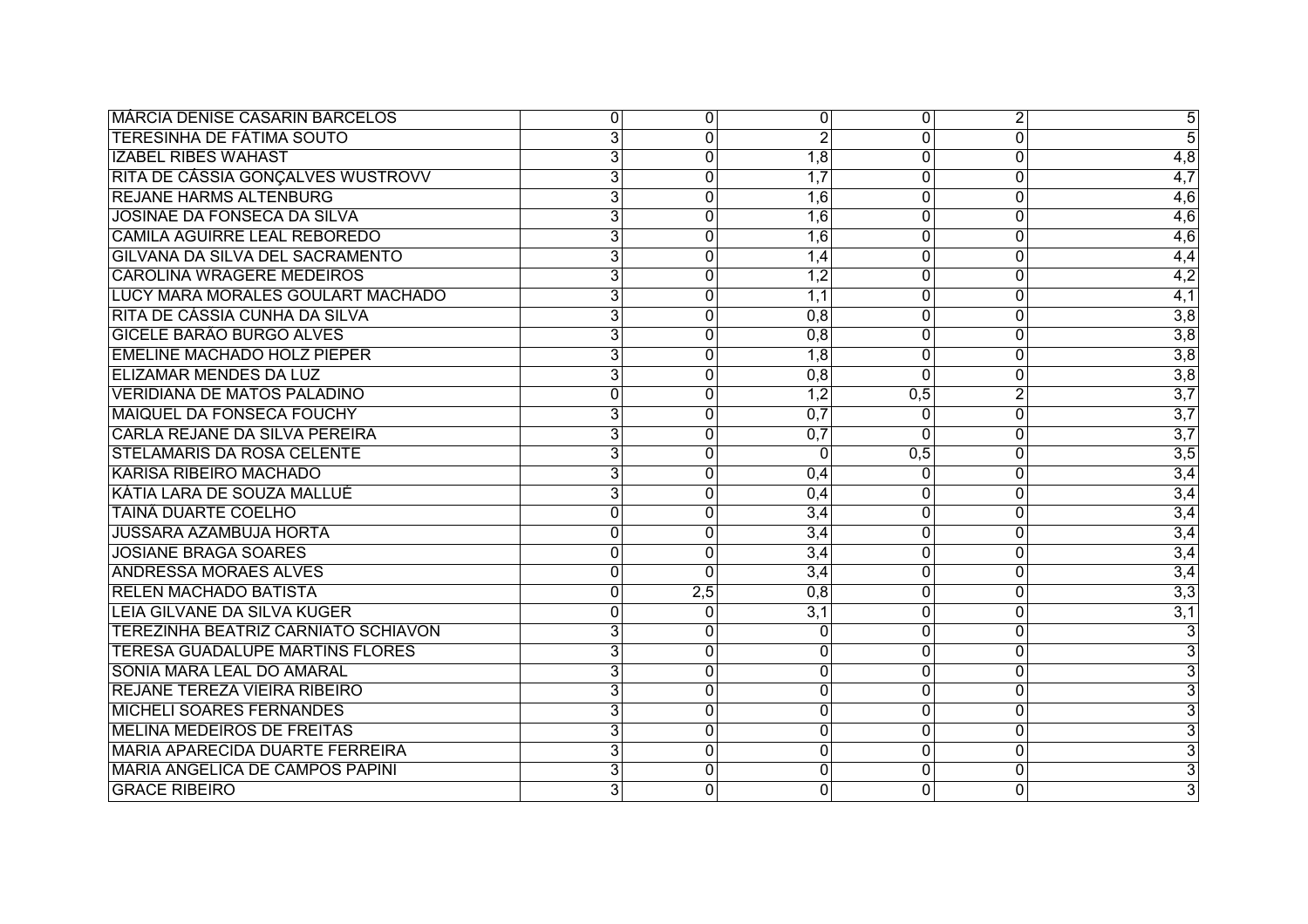| <b>FERNANDA SOARES CAVALHEIRO</b>      | $\overline{3}$ | $\mathbf 0$    | 0                | 0                         | 0              | $\overline{3}$   |
|----------------------------------------|----------------|----------------|------------------|---------------------------|----------------|------------------|
| <b>ADRIANA DE FREITAS FARIAS</b>       | $\overline{3}$ | $\overline{0}$ | 0                | 0                         | 0              | $\overline{3}$   |
| <b>JEANE DOS SANTOS CALDEIRA</b>       | 0              | $\Omega$       | 1,9              | 1                         | 0              | $\overline{2,9}$ |
| ELISÂNGELA SILVA DA PORCINÚNCULA       | $\mathbf{0}$   | 2,5            | 0,4              | $\Omega$                  | 0              | $\overline{2,9}$ |
| JOSIANE DE SOUZA DUARTE                | $\mathbf 0$    | $\Omega$       | 2,8              | $\Omega$                  | 0              | $\overline{2,8}$ |
| LUCIANE BEATRIZ CROCHEMORE PEVERADA    | 0              | 0              | 2,8              | $\Omega$                  | $\overline{0}$ | 2,8              |
| <b>RAQUIEL SCHAFER JAHNKE</b>          | $\mathbf{0}$   | $\mathbf{0}$   | 2,8              | 0                         | 0              | 2,8              |
| <b>TATIANE COIMBRA RODRIGUES</b>       | 0              | 0              | 1,6              |                           | 0              | 2,6              |
| <b>RITA DO CARMO BORTOLOTTI LEMOS</b>  | 0              | 0              | 1,6              | 1                         | 0              | $\overline{2,6}$ |
| <b>MATILDE PARODE PEDUZI</b>           | 0              | $\mathbf{0}$   | $\overline{1,6}$ | 1                         | 0              | 2,6              |
| <b>ANA KAREN MARTINS CARDOSO</b>       | 0              | $\mathbf{0}$   | 2,5              | $\Omega$                  | 0              | $\overline{2,5}$ |
| <b>ELIANE GODINHO CORRÊA</b>           | $\overline{0}$ | $\Omega$       | 1,5              | 1                         | $\overline{0}$ | $\overline{2,5}$ |
| PATRÍCIA CUNHA DOS SANTOS E SILVA      | $\mathbf 0$    | 2,5            | 0                | 0                         | 0              | $\overline{2,5}$ |
| <b>MICHELE FARIAS BUENO</b>            | $\mathbf{0}$   | 2,5            | 0                | 0                         | 0              | $\overline{2,5}$ |
| <b>GILVANIA PAGEL</b>                  | 0              | $\overline{0}$ | 2,4              | $\overline{0}$            | $\overline{0}$ | $\overline{2,4}$ |
| <b>SHEILA MACHADO BRAGA</b>            | 0              | 0              | 1,4              |                           | 0              | $\overline{2,4}$ |
| <b>NEIDA VIEIRA</b>                    | 0              | 0              | 2,2              | 0                         | 0              | $\overline{2,2}$ |
| <b>LORENA MAGALHÃES DIAS</b>           | $\mathbf{0}$   | 0              | $\overline{2,2}$ | $\Omega$                  | 0              | $\overline{2,2}$ |
| <b>ANA PAULA GOULART BONAT</b>         | 0              | 0              | 0,3              | 1                         | 0              | $\overline{2,2}$ |
| <b>ALINE ISABEL DE ROSSO</b>           | $\overline{0}$ | $\overline{0}$ | $\overline{2,2}$ | $\overline{0}$            | $\overline{0}$ | 2,2              |
| <b>SAMANTA FERRAZ DE ALMEIDA</b>       | $\mathbf 0$    | $\mathbf 0$    | $\overline{1,2}$ |                           | $\overline{0}$ | $\overline{2,2}$ |
| <b>ISADORA TAVARES DILVA</b>           | 0              | 0              | $\overline{0}$   | $\overline{\mathfrak{o}}$ | $\overline{2}$ | $\overline{2}$   |
| <b>LETIANE BARBOSA GONÇALVES</b>       | 0              | 0              | 0                | 0                         | $\overline{2}$ | $\overline{2}$   |
| <b>FRANCIELE COSTA BITENCOURT</b>      | $\overline{0}$ | $\mathbf 0$    | $\overline{2}$   | $\overline{0}$            | $\overline{0}$ | $\overline{c}$   |
| <b>DEISE TERESINHA RADMAN DA CUNHA</b> | 0              | 0              | 1                | 1                         | 0              | $\overline{2}$   |
| <b>DAIANA CRIZEL RODRIGUES</b>         | 0              | $\mathbf{0}$   | $\overline{2}$   | $\Omega$                  | 0              | $\overline{2}$   |
| <b>CINTIA OLIVEIRA MARTINS</b>         | $\mathbf 0$    | 0              | 1,9              | 0                         | $\overline{0}$ | $\overline{1,9}$ |
| ANA AMELIA DA COSTA DURINI             | $\overline{0}$ | $\overline{0}$ | 1,9              | 0                         | $\overline{0}$ | $\overline{1,9}$ |
| SUÉLEN LOPES SILVEIRA DE OLIVEIRA      | 0              | 0              | 1,7              | $\overline{0}$            | 0              | 1,7              |
| DALVA ROSANE CRUZ RODRIGUES            | $\overline{0}$ | 0              | 0,7              |                           | $\overline{0}$ | 1,7              |
| <b>VANESSA MENDES DA SILVA BORGES</b>  | 0              | 0              | $\overline{1,6}$ | $\overline{0}$            | 0              | $\overline{1,6}$ |
| ROSILENE SILVA ARAÚJO                  | 0              | 0              | $\overline{1,6}$ | $\Omega$                  | 0              | 1,6              |
| <b>PRISCILA DE PAIVA DUARTE</b>        | $\mathbf 0$    | 0              | $\overline{1,6}$ | $\Omega$                  | 0              | $\overline{1,6}$ |
| <b>MÁRCIA MARIA SOARES DA ROSA</b>     | $\mathbf 0$    | 0              | $\overline{1,6}$ | $\Omega$                  | 0              | $\overline{1,6}$ |
| <b>JULIANA GARCIA PINTO PEREIRA</b>    | $\Omega$       | $\Omega$       | 1,6              | 0                         | $\Omega$       | $\overline{1,6}$ |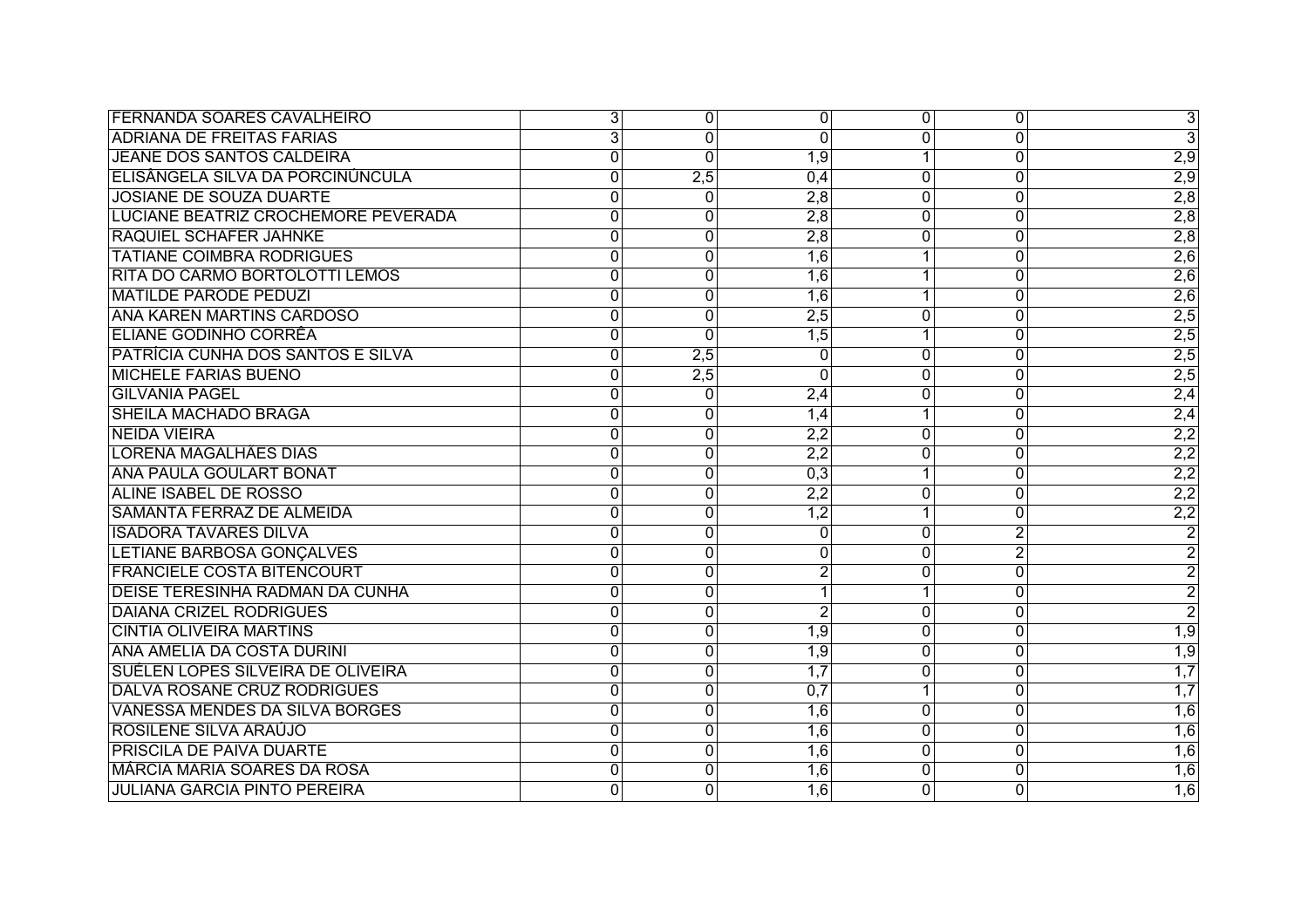| <b>GRACIELE BANDEIRA CANTARELLI</b>    | $\overline{0}$ | $\overline{0}$ | 1,6              | 0              | 0              | 1,6              |
|----------------------------------------|----------------|----------------|------------------|----------------|----------------|------------------|
| <b>FRANCIELI WACHHOLZ DE ALMEIDA</b>   | $\mathbf 0$    | $\Omega$       | 1,6              | 0              | $\overline{0}$ | $\overline{1,6}$ |
| <b>DAIANE CORREA DE MOURA</b>          | $\mathbf 0$    | $\mathbf 0$    | 1,6              | 0              | 0              | $\overline{1,6}$ |
| <b>CRISTIANE BORGES DUARTE</b>         | $\mathbf{0}$   | $\mathbf{0}$   | $\overline{1,6}$ | 0              | 0              | $\overline{1,6}$ |
| <b>CARLUCI IGNANSI SAMPAIO</b>         | $\Omega$       | $\Omega$       | $\overline{1,6}$ | 0              | 0              | 1,6              |
| PRISCILA BRIZOLARA DIAS P. LEAL        | $\Omega$       | $\overline{0}$ | 1,4              | $\overline{0}$ | $\overline{0}$ | 1,4              |
| <b>NUBIA OLIVEIRA DA ROSA</b>          | $\mathbf{0}$   | $\overline{0}$ | 1,4              | $\overline{0}$ | $\overline{0}$ | 1,4              |
| CRISTIANE DA CRUZ DE AVILA DE SOUZA    | 0              | 0              | 1,4              | 0              | 0              | 1,4              |
| <b>CELINA VAZ MEIRELES</b>             | $\overline{0}$ | $\overline{0}$ | 1,4              | $\overline{0}$ | $\overline{0}$ | 1,4              |
| ANA BEATRIZ SILVA DA ROSA              | 0              | $\mathbf 0$    | 1,4              | 0              | 0              | 1,4              |
| <b>FRANCINE FERNANDES RIBEIRO</b>      | $\overline{0}$ | 0              | 1,3              | 0              | 0              | 1,3              |
| VÂNGELA REGINA MARTINS DE PAIVA        | $\mathbf{0}$   | 0              | $\overline{1,2}$ | 0              | $\mathbf 0$    | $\overline{1,2}$ |
| <b>SCHANA FERREIRA RIBEIRO</b>         | $\overline{0}$ | $\mathbf 0$    | $\overline{1,2}$ | $\overline{0}$ | $\overline{0}$ | $\overline{1,2}$ |
| <b>RITA DE CASSIA SILVA DAS NEVES</b>  | $\mathbf 0$    | $\mathbf 0$    | $\overline{1,2}$ | 0              | $\overline{0}$ | $\overline{1,2}$ |
| <b>LUANA TATIELI HENZEL ALDRIGHI</b>   | $\mathbf 0$    | 0              | $\overline{1,2}$ | $\overline{0}$ | $\overline{0}$ | $\overline{1,2}$ |
| <b>JULIANA SILVEIRA DOS SANTOS PAZ</b> | 0              | 0              | 1,2              | 0              | 0              | $\overline{1,2}$ |
| <b>ESTELAMAR PRESTES AIRES</b>         | $\mathbf 0$    | $\mathbf 0$    | $\overline{1,2}$ | 0              | $\overline{0}$ | $\overline{1,2}$ |
| <b>ELIZABETE OLIVEIRA RODRIGUES</b>    | $\mathbf{0}$   | $\mathbf 0$    | $\overline{1,2}$ | 0              | 0              | $\overline{1,2}$ |
| <b>DULCE REICHOW</b>                   | $\mathbf{0}$   | $\mathbf 0$    | $\overline{1,2}$ | 0              | 0              | $\overline{1,2}$ |
| <b>DAIANE MORAIS SIQUEIRA</b>          | $\Omega$       | $\Omega$       | $\overline{1,2}$ | 0              | 0              | $\overline{1,2}$ |
| CÁSSIA VANDERLÉIA LUCHE MORTAGUA       | $\mathbf 0$    | $\mathbf 0$    | $\overline{1,2}$ | $\overline{0}$ | 0              | $\overline{1,2}$ |
| <b>CAMILA BORCK GOBEL</b>              | $\overline{0}$ | $\overline{0}$ | $\overline{1,2}$ | $\overline{0}$ | $\overline{0}$ | $\overline{1,2}$ |
| THAIS HELENA BROD BENITES PEIXOTO      | $\overline{0}$ | $\mathbf 0$    |                  |                |                |                  |
| <b>RENATA GARCIA DO CANTO NUNES</b>    | $\overline{0}$ | $\mathbf 0$    | 1 <sup>1</sup>   | 0              | 0              |                  |
| PATRÍCIA CABRAL DUARTE                 | $\overline{0}$ | $\overline{0}$ | 1 <sup>1</sup>   | 0              | $\Omega$       |                  |
| <b>MARILDA GOULART RIBEIRO</b>         | $\overline{0}$ | $\mathbf 0$    | 1                | 0              | 0              | 1                |
| <b>JOSIANE ZARNOTT CRIZEL</b>          | $\mathbf 0$    | $\mathbf 0$    | 1                | $\overline{0}$ | $\overline{0}$ | 1                |
| <b>FRANCIELE SILVEIRA MOLINA</b>       | $\Omega$       | $\Omega$       | 1                | 0              | $\overline{0}$ |                  |
| <b>SAMANTA TAVARES ILHA</b>            | $\mathbf 0$    | $\overline{0}$ | 0,8              | $\overline{0}$ | $\overline{0}$ | 0,8              |
| <b>RITA ROSA SOUZA</b>                 | $\overline{0}$ | $\overline{0}$ | 0,8              | $\overline{0}$ | $\overline{0}$ | $\overline{0,8}$ |
| <b>PRISCILA DA SILVA VIEIRA</b>        | $\overline{0}$ | $\overline{0}$ | 0,8              | $\overline{0}$ | $\overline{0}$ | 0,8              |
| <b>GILCE REGINA CAMARGO DA SILVA</b>   | $\mathbf 0$    | $\mathbf 0$    | 0,8              | $\Omega$       | $\Omega$       | 0,8              |
| <b>FRANCIELE PINATEL ASSO</b>          | $\Omega$       | $\mathbf 0$    | 0,8              | $\overline{0}$ | $\overline{0}$ | 0,8              |
| <b>ELENICE DILLMANN SOARES</b>         | $\Omega$       | $\mathbf 0$    | 0,8              | 0              | $\overline{0}$ | 0,8              |
| <b>DANIELE DE FREITAS NASCI</b>        | $\mathbf{0}$   | $\Omega$       | 0,8              | $\overline{0}$ | $\overline{0}$ | $\overline{0,8}$ |